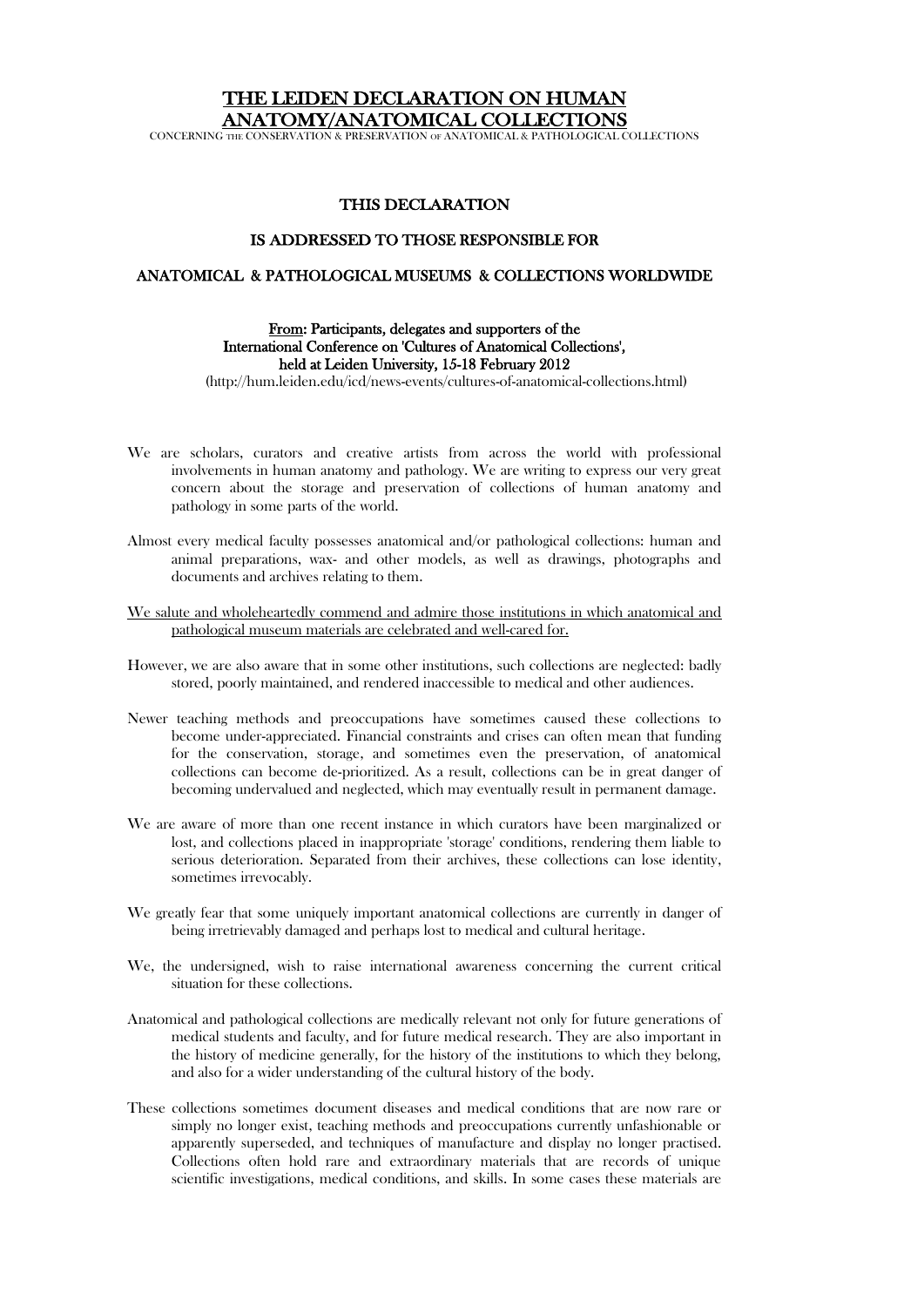the only documents that allow us to understand key changes and developments in Western medicine, and their dissemination.

- Moreover, anatomical collections are crucial to new scholarly inter-disciplinary studies that investigate the interaction between arts and sciences, especially but not exclusively medicine. Such collections allow the study of interactions between anatomists, scientists and anatomical artists, and other occupational groups involved in anatomical and pathological displays. They embody the rich histories related to the display of natural history and medical cabinets; they reveal how new artistic and documentary techniques and materials were adopted by physicians and scientists in other historical periods; they demonstrate how new knowledge about the body and the natural world was presented by and for the medical, scientific and sometimes lay audiences.
- Ultimately anatomical collections are important in knowing ourselves and the bodies we are. In this sense they are no less important than world famous artworks like the "Mona Lisa", the "Venus de Milo" or Michelangelo's "David".
- We urge medical faculties worldwide to mobilise all possible means in order to protect and preserve the important academic, medical, institutional, scientific and cultural heritage these collections represent.

Moreover we urge funding bodies to recognise and cherish these collections.

Babke Aarts (assistant curator, Utrecht University Museum)

David Adams (on behalf of the Institute of Anatomical Sciences, UK)

Dr. Philip Adds (senior lecturer in Anatomy, St. George's University of London)

Eva Ahlsten (Osteologist and head of the museum of medical history in Uppsala, Sweden)

- Luis-Alfonso Arráez-Aybar, MD, PhD (Board Executive Officer Spanish Anatomical Society (Sociedad Anatómica Española, SAE) Professor of Human Anatomy & Embryology; School of Medicine; Complutense University, Madrid)
- Gemma Angel (History of Art Department, UCL)
- Prof. Rosa Ballester (historian of science, University Miguel Hernández)
- Roberta Ballestriero, M.Phil. (art historian, associate lecturer for the Open University, Manchester, photographer)
- Dr A.W.H. Bates (morbid anatomist and medical historian, Royal Free Hospital and UCL)
- Liang de Beer (historian, Leiden University)
- Dr. Philip Beh, MBBS, DMJ, FHKAM(Path), FFFLM (Associate Professor forensic pathology, the University of Hong Kong)
- Dr. Annika Berg (historian of ideas / medical historian, Stockholm University)
- Dr. Leo van Bergen (medical historian, Royal Netherlands Institute for South East Asian and Caribbean Studies, Leiden)
- Dr Elizabeth Benjamin MBBS; FRCPath, Senior Clinical Lecturer /Consultant Pathologist , University College London
- Prof. Harm Beukers (Scaliger professor, special collections, Leiden University)
- David James Blackwood (member of the Quekett Microscopy Club)
- Prof. Enrique J. Blanco Barco, MD, PhD (Professor of Human Anatomy & Embryology,

Spanish Society of Anatomy (Sociedad Anatómica Española, SAE), Salamanca, Spain Timo Bolt, MA (medical historian, UMC Utrecht)

- Jonathan Browns (Cultural Planner-Collections City of Ottowa, Ottowa, Canada)
- Prof. Jose-Luis Bueno-Lopez (President Spanish Society of Anatomy, the University of the Basque Country, Leioa, Spain)
- Owen Burke (medical physicist at Glan Clwyd Hospital, photographer)
- Dr Nicholas Cambridge MD (medical historian and Hon Research Associate, Division of Biosciences, University College London)
- Prof. Li Chong Chan (Chair, Professor of Pathology, the University of Hong Kong)
- Dr. Tricia Close-Koenig (medical historian, Université de Strasbourg)
- Dr. Christine Conley (art historian/curator, University of Ottawa)
- Prof. Montserrat Cabré (historian of science, Universidad de Cantabria)
- Dr. Lucia Dacome (historian, University of Toronto)
- Prof. P.H. Dangerfield (clinical anatomist, University of Liverpool)
- Andries J. van Dam (conservator, Leiden University Medical Centre and directory board member Committee for Conservation, International Council of Museums, ICOM-CC)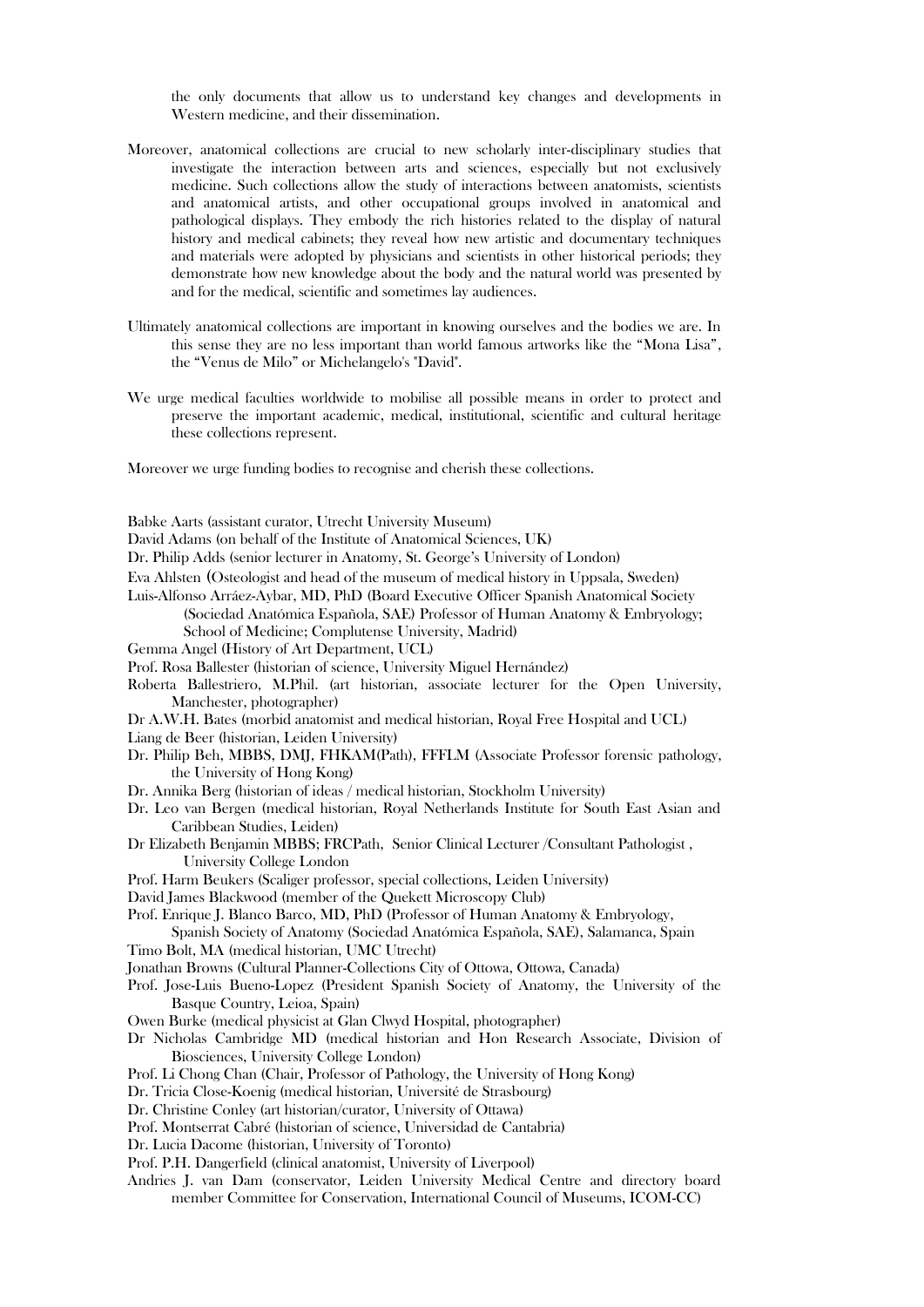Katharine Dowson MA (RCA) Sculptor

- Prof. Dr. Sven Dupré (professor of History of Knowledge, Institute for Art History, Freie Universität Berlin)
- Dr. James M. Edmonson (Chief Curator, Dittrick Museum, Case Western Reserve University, Secretary General of the European Association of Museums of the History of the Medical Sciences)
- Dr. Florike Egmond (cultural and science historian, Leiden University)
- Clare Fraser (MSc MCSP BBTA; Bobath Tutor & Principal Physiotherapist; TherapyMatters NeuroPhysiotherapy and Rehabilitation Clinic)
- Dennis Fullwood (secretary, Phoenix Medical Museums Club)
- J. Carlos Garcia-Reyes (historian of science, CSIC, Barcelona)
- Ari Gross (Institute for the History and Philosophy of Science and Technology, University of Toronto)
- Sara Doll (Ruprecht-Karls-University of Heidelberg, Institute of Anatomy and Cell Biology)
- Dr. Esther van Gelder (historian of science, Museum Boerhaave/Huygens ING (KNAW))
- Dr. Anita Guerrini (historian of science, Oregon State University)
- Ayda Christina Garzón Soarte (Conservator and museologist, Universidad El Bosque, Bogota, Colombia, South America)

B. Gutiérrez (Restauradora anatómica, Museo Anatómico, Universidad de Valladolid, Spain) Dr. Alette Fleischer (historian of science)

Prof. Dr. Inge Fourneau (professor in vascular surgery and anatomy, KU Leuven)

- Dr. Luis Conde-Salazar Gómez, Director del Museo Olavide)
- Nike Fakiner (PhD candidate, Spanish research Council and assistant curator)
- Drs. Bart Grob (curator, medical history, Museum Boerhaave, Leiden)
- Dr.David Hughes (Retired curator Pathology Museum,London)
- Prof. Hughes Dreyssé (chairman UMAC-ICOM (University Museums and Academic Collections – International Council of Museums))

Flavio Häner, MA (museologist, Pharmacy Museum, University of Basel)

- Dr. Glenn Harcourt (historian of art and visual culture, independent scholar, Los Angeles, CA)
- Marieke Hendriksen (MA, MRes, cultural and medical historian, Leiden University)
- Christopher Henry (Director of Heritage, The Royal College of Surgeons of Edinburgh)
- Dr. Robert Hicks (director Mütter Museum/Historical Library/Wood Institute for the History of Medicine William Maul Measey Chair for the History of Medicine, The College of Physicians of Philadelphia)
- Dr. Kathryn A. Hoffmann (historian, University of Hawaiï Manoa)
- Dr. Marijn Hollestelle (historian of science, Foundation for the History of Technology, Eindhoven)
- Assoc. Prof. PD MAG. Dr.phil. Dr. Med. Sonia Horn (Medical University of Vienna)
- Dr. Nick Hopwood (historian of medical science, University of Cambridge)
- Karen Howell (senior curator the Old Operating Theatre Museum and Herb Garret 9a St. Thomas Street, London)
- Prof. Frank Huisman (medical historian, University Medical Center Utrecht)
- Hieke Huistra Msc (medical historian, Leiden University)
- Prof. Brian Hurwitz (Professor of Medicine & the Arts, Kings College, London)
- Dr. Karen Ingham, Reader in Art and Science, UK
- Dr. Tiffany Jenkins (sociologist, & arts and society director of the Institute of Ideas)
- Dr. Karin Johannisson (medical historian, Uppsala)
- Dr. Stephen C. Kenny (historian, University of Liverpool)
- Dr. Michael Kessler (director Pharmacy Museum, University of Basel)
- Dr. Rina Knoeff (medical historian, Leiden University)
- Prof. Richard L. Kremer (historian of science, curator of the King collection of Historic Scientific Instruments, Dartmouth College, USA)
- Dr. K.M.N. Kunzru (MB, MS, FRCS(Eng.), DHMSA; Emeritus Consultant Orthopaedic Surgeon Whipps Cross University Hospital, London;Medical Historian; Member , Faculty of History and Philosophy of Medicine and Pharmacy, Worshipful Society of Apothecaries, London; Co-Curator, Hunterian Society of London's Collection; Past President Royal Society of Medicine,London ( History of Medicine Section); Past President Hunterian Society, London; Past President ( current Vice-President) Medical Society of London; Surgeon Volunteer to the Hunterian Museum, Royal College of Surgeons of England, London.
- Prof. Frans van Lunteren (Historian of science, Leiden University, VU University of Amsterdam)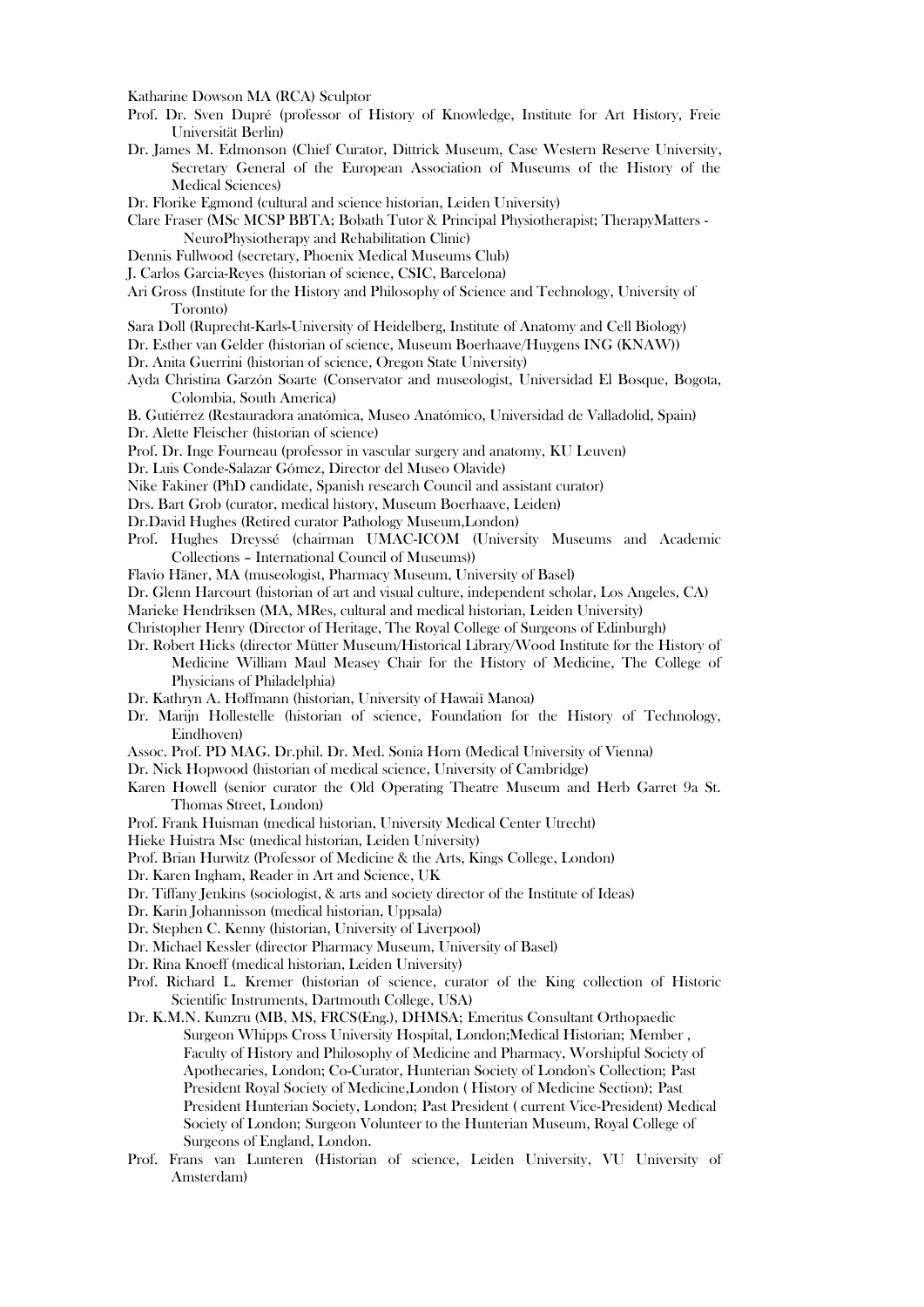- Dr. Marta C. Lourenco (researcher / chief curator of scientific instruments, museums of the university of Lisbon)
- Dr. Anna Maerker (medical historian, King´s College London)
- Dr. Daniel Margocsy (assistant professor of history, Hunter College CUNY)
- Ion Meyer M.Sc. (Head of Collection/Senior Conservator, Medical Museion, University of Copenhagen)
- Martin Weiss MSc (historian of science, Leiden University)
- Prof. G.M. Morriss-Kay (Balliol College, Oxford)
- Dr. Allister Neher (Humanities Department, Dawson College, Quebec)
- Birgit Nemec (doctoral student, University of Vienna)
- Dr. Ulrika Nilsson (medical historian, Stockholm University, Sweden)
- Dr. Bettina Noak (historian, Freie Universität Berlin)
- Prof. J.F. Pastor (Director del Museo Anatómico, Universidad de Valladolid, Spain)
- David Pantalony (curator, physical sciences and medicine, Canada Science and Technology Museum)
- Mag. Markus Oppenauer (medical historian, Medical University of Vienna and University of Vienna)
- Dr. Malcolm Oster (formerly senior lecturer in history of science, technology and medicine, The Open University, UK)
- Nerea del Moral Azanza (Faculty of Fine Arts, UCM, C/El Greco Madrid)
- Drs. Lodewijk Palm (assistant professor, Institute for the History and Foundations of Science, Utrecht University)
- Dr. José Pardo-Tomás (medical historian, CSIC, Spanish Council of Scientific Research)
- Célia Pilão (hospital manager, member of the Cultural and Medical Heritage Comission of the Centro Hospitalar de Lisboa Central, Portugal)
- Katrin Pilz,MA (historian, Université Libre de Bruxelles, University of Vienna)
- Pascale Pollier (medical artist, chairman of BIOMAB biological and Medical art Belgium University of Antwerp and Art Researches Science international collaborations)
- Dr. Sebastian Pranghofer (historian of medicine, Helmut-Schmidt-University, Hamburg and Durham University)
- Prof. Concepcion Reblet, MD, PhD (The University of the Basque Country, Leioa, Spain)
- Dr Ruth Richardson (historian, King's College, London and Hong Kong University)
- Dr. Machteld Roede (Maastricht, physical anthropologist, retired coworker Maastricht University, co-founder Dutch Association Physical Anthropology)
- Dr. Laurens de Rooy (medical historian and curator of Museum Vrolik, anatomical museum of the Academic Medical Centre, University of Amsterdam)
- Prof. Dr. Alessandro Ruggeri ( Director of "Museo delle Cere Anatomiche "Luigi Cattaneo" Alma Mater Studiorum Bologna University -Italy
- Dr. Miguel Ruiz-Rubiano (Anatomy Professor, Universidad El Bosque, Bogota, Colombia, South America)
- Bari Logan (formerly Prosector, Royal College of Surgeons of England, and Cambridge University)
- Professor Luise Scheuer (anatomist and forensic anthropologist, University of Dundee & University College London)
- Lisa Temple-cox (independent researcher, Essex)
- Professor Jose Sanudo (Department of Human Anatomy and Embryology, Universidad Complutense de Madrid)
- Dr. Michael Sappol (historian, National Library of Medicine, USA)
- Prof. Thomas Söderqvist (Director Medical Meseion, University of Copenhagen)
- Dr. Cindy Stelmackowich (artist, art historian and medical historian, New York Academy of Medicine and Carleton University)
- Prof. Dr. Thomas Schnalke (medical historian, Director of the Berlin Museum of Medical History at the Charité)
- Somayyeh Shahsavari (medical student (MBBS4), St. George's University of London)
- Dr. Rajul Singh, FRC Path (Good hope hospital, Sutton Coldfield)
- Dr. Stefan Sommer (Department of Biological Sciences, Northern Arizona University)
- arch. Elisabetta Susani, Accademia delle Belle Arti d Brera, Milano (Italy)
- Prof. Laurence Talairach-Vielmas (Professor of English, University of Toulouse (UTM))
- Prof. Dr. Bert Theunissen (historian of science, Utrecht University)
- Barbara Tramelli (doctoral student, Max Planck Institute for the History of Science, Berlin)
- Dr. Karin Tybjerg (Associate Professor, Medical Museion, University of Copenhagen)
- Universeum European Academic Heritage Network (www.universeum.it)
- Prof. Dr. Geert Vanpaemel (historian of science, KU Leuven)